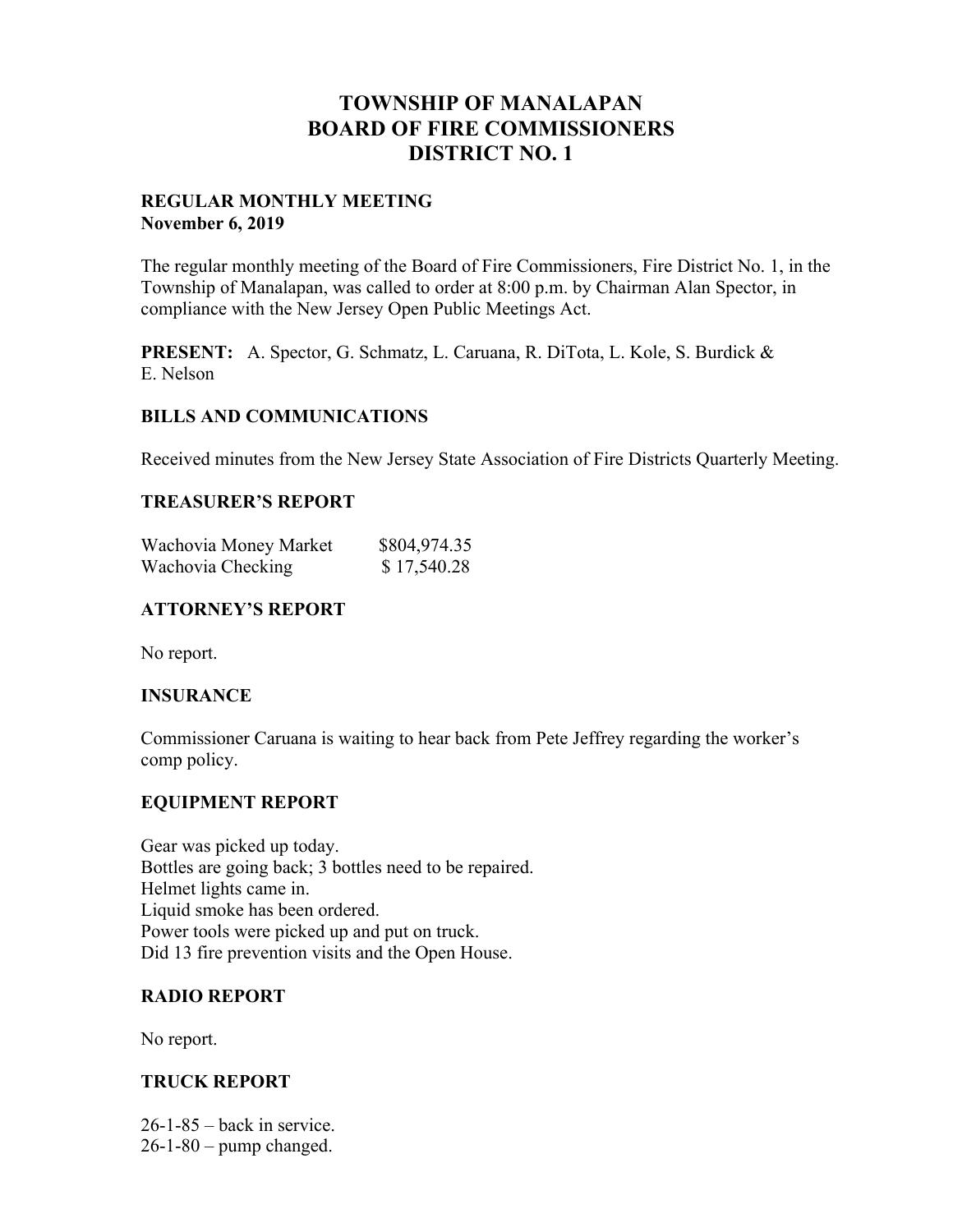## **CHIEF'S REPORT**

49 calls for October. 7 members took the Train the Trainer course on the bail-out system.

## **MEMBERSHIP REPORT**

No report.

## **ASSOCIATION REPORT**

New a/c unit at Main House has been installed.

## **TRUSTEES' REPORT**

No report.

## **OLD BUSINESS**

See attached.

#### **NEW BUSINESS**

Commissioner Schmatz made a motion to pay all vouchers; this was seconded by Commissioner Caruana. All voted aye.

Discussion held regarding purchasing new gear.

Commissioner Spector made a motion for \$3,669.40 to purchase 15 Gemtor harnesses; this was seconded by Commissioner Schmatz. All voted aye.

Commissioner Spector made a motion not to exceed \$1,500 to have generator at Satellite repaired and for maintenance contract with Cooper Power Systems; this was seconded by Commissioner Schmatz. All voted aye.

Commissioner Spector made a motion to approve the 2020 meeting dates; this was seconded by Commissioner Caruana. All voted aye.

Commissioner Schmatz made a motion that the Board shall hold an election on Wednesday, November 20, 2019 between the hours of 6:00 PM and 9:00 PM at the Tennent Road firehouse for the registered voters of Fire District No. 1 to vote to approve the Board's including in the 2020 Budget \$150,000.00 to purchase new radios and upgrade existing radio equipment. In addition, notices shall be published in the Board's newspaper, and posted on the Board's website and in ten public places in the District; this motion was seconded by Commissioner Spector. All voted aye.

Commissioner Schmatz talked about have meeting with District 2 on December 5th.

Meeting opened to the public at 8:47 p.m.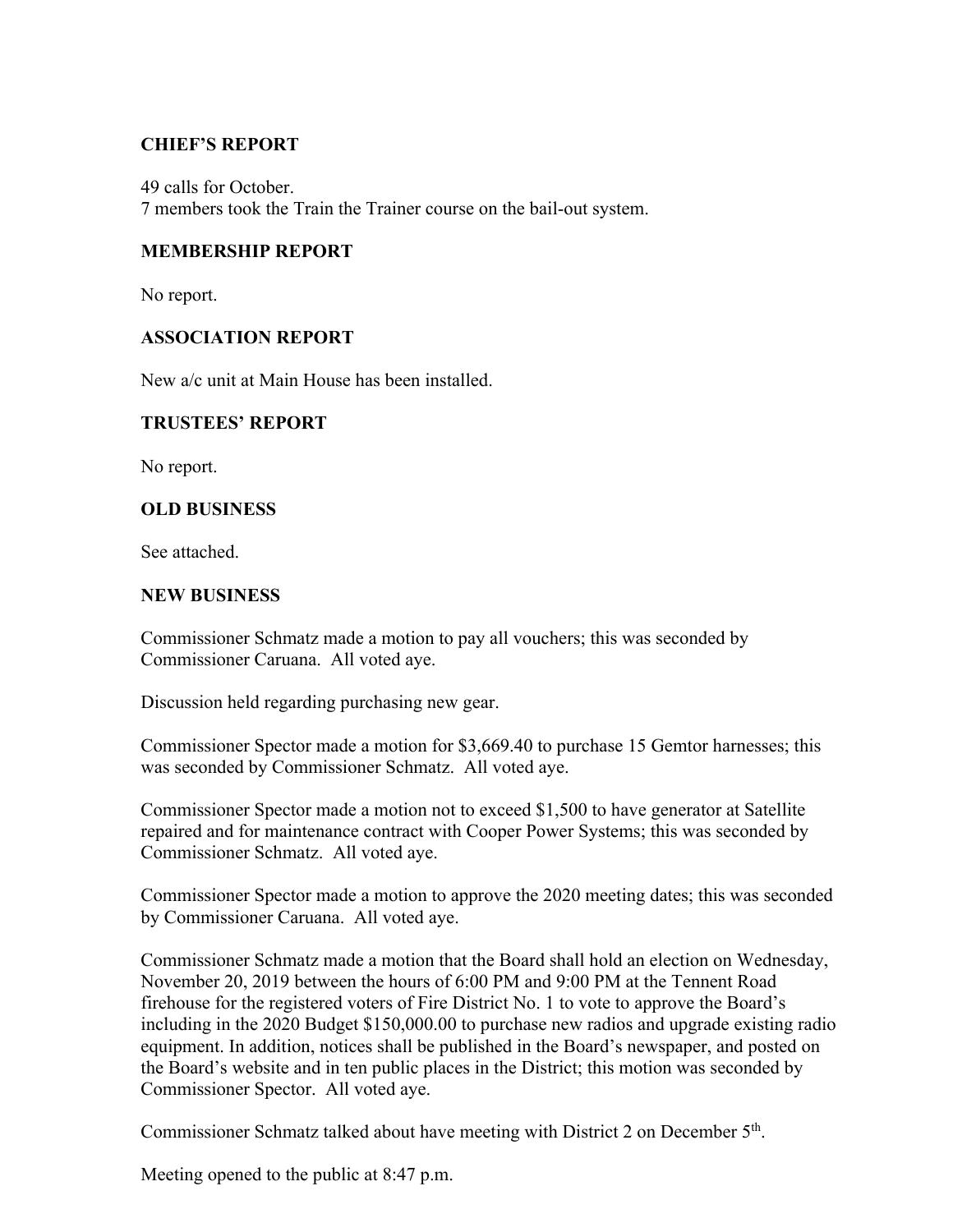A motion was made by Commissioner Spector to adjourn; it was seconded by Commissioner Caruana and all voted aye.

Meeting adjourned at 8:49 p.m.

Respectfully submitted, George Schmatz, Treasurer